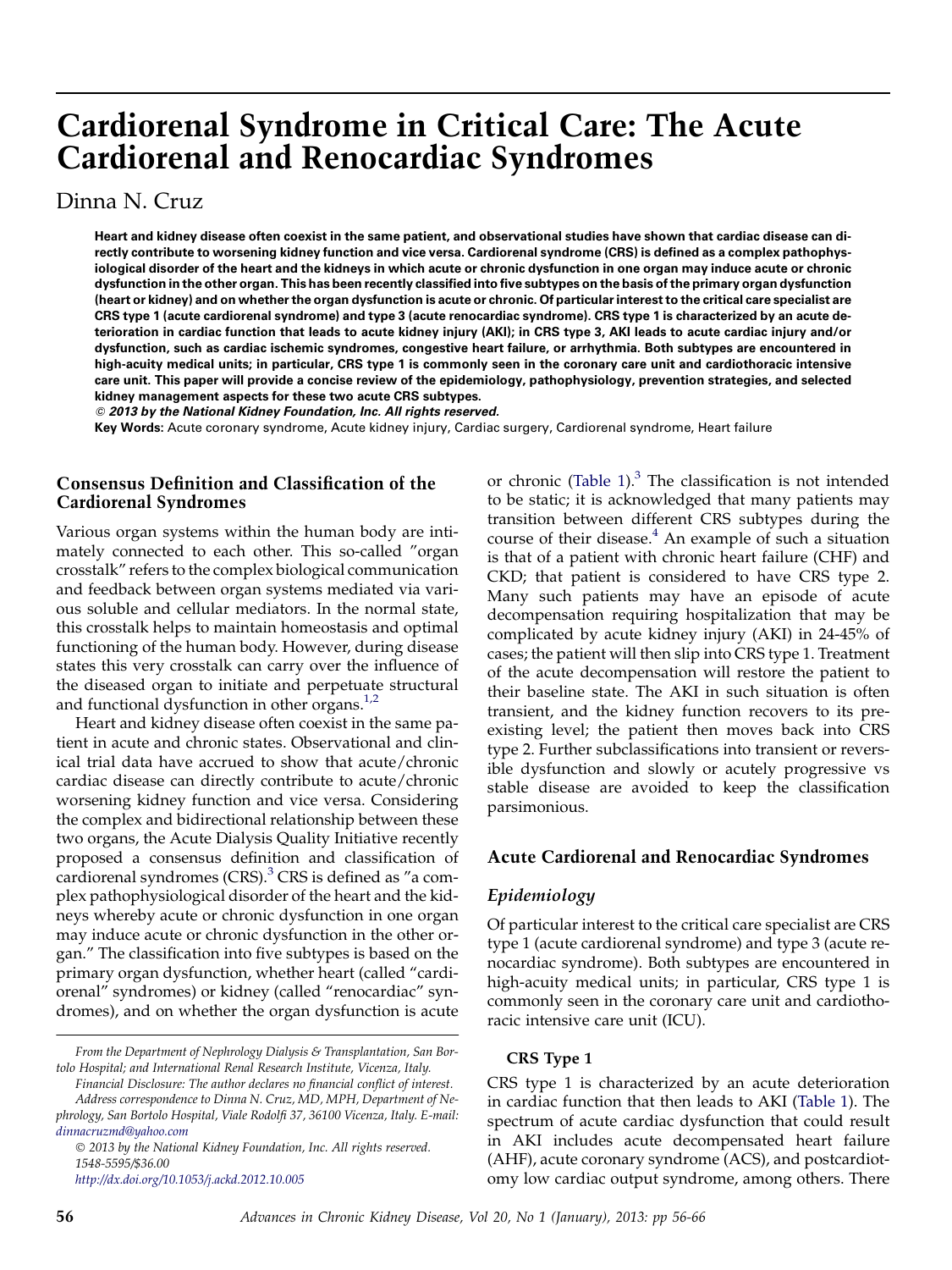are several studies describing the epidemiology of CRS type 1, most commonly referred to in the literature as ''worsening renal function'' in AHF and ACS. An extensive review on this topic can be found elsewhere. $4,5$ Increases in serum creatinine (sCr) ranging from 0.1 to 0.5 mg/dL and 25-50% from baseline have been used to define CRS type 1. Other definitions used in the literature include change  $(\Delta)$  in estimated glomerular filtration rate (eGFR; eg, decrease in eGFR by 25%), by either  $\Delta$ sCr and/or urine output (eg, <20 mL/hour), or by  $\Delta$ blood urea nitrogen (eg, increase by 50%). Different studies also considered variable timeframes for ascertainment of this end point, which would also influence epidemiologic estimates. Most commonly, the period of observation is within the hospital admission, but other studies have also looked at 2 weeks<sup>[6](#page-7-0)</sup> or at a longer term such as  $6$  months.<sup>[7](#page-7-0)</sup> It has been recommended that established AKI consensus definitions/classifications (RIFLE, AKIN, KDIGO) $8-10$  and a defined relevant time

frame (eg, first 7 days of hospitalization) be used in future studies enrolling  $AHF/ACS$  patients.<sup>[4](#page-7-0)</sup> This would enable integration of type 1 CRS into the broader context of AKI and permit greater standardization of data across future epidemiologic investigations.

Recognizing the limitations of having varied definitions, CRS type 1 has been described in 27-45% of hospitalized AHF patients $11-17$  and in 9-54% of ACS patients<sup>6,18-23</sup> [\(Fig 1](#page-2-0)). A significant proportion of cases occurs in the first 3-5 days after admission

consistently been associated with higher risk for CRS type 1 in almost all studies. In terms of the so-called modifiable risk factors, high-dose diuretic (eg, daily furosemide dose  $>100$  mg/day or in-hospital use of thiazides) and/or vasodilator therapy as well as higher radiocontrast volumes (eg, contrast media volume-to-creatinine clearance ratio [V/CrCl]  $>3.7$ ) during cardiac catheterization and intervention have been frequently cited in epidemiologic studies. $\frac{11,12,15,17,24,26,27}{1000}$  $\frac{11,12,15,17,24,26,27}{1000}$  $\frac{11,12,15,17,24,26,27}{1000}$  However, it is likely that these are merely surrogate markers for more severe acute cardiac dysfunction or ischemia.

In AHF and ACS, the development of CRS type 1 has been associated with worse clinical outcomes, rehospitalization, and increased health care expenditures.<sup>16,17,19,28</sup> The mortality risk associated with CRS type 1 is most pronounced early on, but it persists beyond the short term.<sup>[28](#page-8-0)</sup> Indeed, an increased risk for death can be seen as far as 10 years out from the index hospitalization for acute myocardial infarction  $(AMI).^{21}$  $(AMI).^{21}$  $(AMI).^{21}$  Furthermore, a bio-

#### CLINICAL SUMMARY

- Cardiorenal Syndrome (CRS)is a complex pathophysiological disorder of the heart and the kidneys wherein acute or chronic dysfunction in one organ may induce acute or chronic dysfunction in the other organ.
- CRS Type 1 (acute cardiorenal syndrome) is characterized by an acute deterioration in cardiac function, which leads to acute kidney injury (AKI).
- In CRS Type 3 (acute renocardiac syndrome), AKI leads to acute cardiac injury and/or dysfunction, such as cardiac ischemic syndromes, congestive heart failure, or arrhythmia.
- The management of these acute CRS subtypes is challenging due to the multitude and complexity of pathophysiological interactions between heart and kidney.

logical gradient has been observed between severity of CRS type 1 and mortality risk. $21,28$  More recently, CRS type 1 has also been associated with an independent higher risk for ESRD; likewise, the more severe the AKI episode, the higher the risk of ESRD.<sup>[20](#page-8-0)</sup>

## CRS Type 3

CRS type 3 is characterized by AKI that then leads to an acute cardiac injury and/or dysfunction, such as AMI, congestive heart failure (HF), or arrhythmia

in AHF and ACS[.13,18,24](#page-7-0) It is likely that the pathophysiology of CRS type 1 (discussed further below) may vary at different time points. For example, early AKI may be related to a low cardiac output state and/or marked increase in venous pressure. On the other hand, investigations (ie, cardiac catheterization and contrast media exposure) or interventions (ie, furosemide, angiotensin-converting enzyme [ACE] inhibitors) may be the factors responsible for CRS type 1 occurring later in the hospital course.

Several risk factors have been identified in the literature. Nonmodifiable risk factors include a history of diabetes or prior admissions for AHF or myocardial infarction and evidence of more severe cardiac dysfunction at the time of presentation (eg, presence of pulmonary edema or tachyarrhythmias, worse Killip class,<sup>[25](#page-8-0)</sup> or lower ejection fraction<sup>6,15,18</sup>). Worse kidney function on admission, whether defined by sCr or eGFR, has [\(Table 1](#page-2-0)). Acute kidney conditions that are typical for this syndrome include cardiac surgery-associated AKI, AKI after major noncardiac surgery, contrast-induced AKI (CI-AKI), other drug-induced nephropathies, acute glomerulonephritis, and rhabdomyolysis.

In contrast to CRS type 1, there is a relative paucity of data regarding the epidemiology of CRS type 3. Perhaps the earliest clinical reports of CRS type 3 were that of electrocardiographic (ECG) changes in patients with AKI and electrolyte disorders dating back to  $1961$ .<sup>[29,30](#page-8-0)</sup> In 60 patients with kidney failure, increased PQ interval was noted among the patients with K greater than 7 meq/L, and a prolonged QT wave was associated with the presence of hypocalemia.<sup>[29](#page-8-0)</sup> The authors noted that ECG changes were more frequently observed among AKI patients as compared with those with CKD, even at similar levels of potassium. In another early series of 69 AKI patients, ECG was performed before and after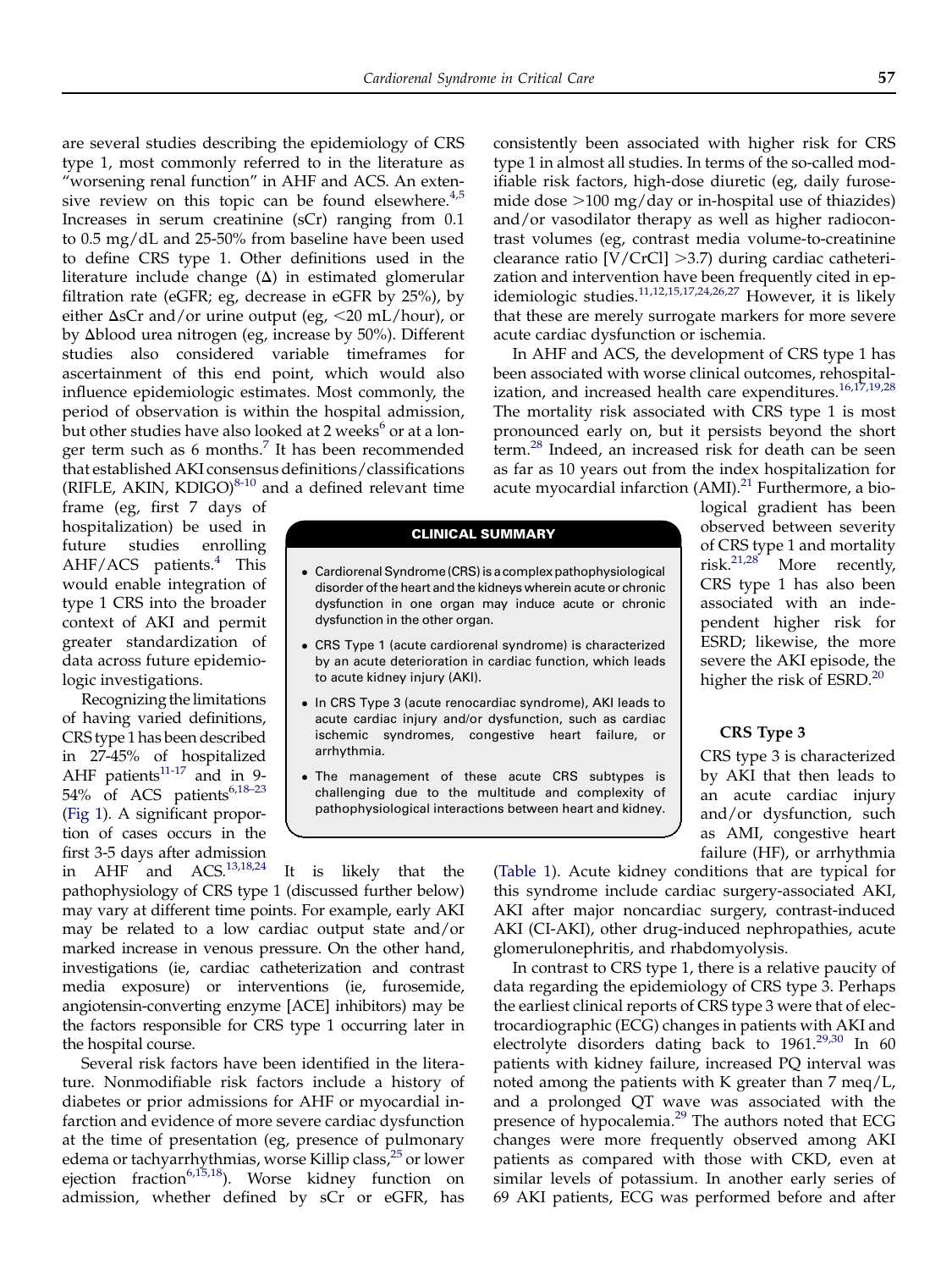<span id="page-2-0"></span>

| Class          | Type                                                                                                                                                                                                                                                                                                                                                                                                  | Description                                                                | <b>Clinical Scenarios (Examples)</b>                                                                          |
|----------------|-------------------------------------------------------------------------------------------------------------------------------------------------------------------------------------------------------------------------------------------------------------------------------------------------------------------------------------------------------------------------------------------------------|----------------------------------------------------------------------------|---------------------------------------------------------------------------------------------------------------|
| 1              | <b>Acute CRS</b><br>$\begin{picture}(150,10) \put(0,0){\dashbox{0.5}(10,0){ }} \put(150,0){\circle{10}} \put(150,0){\circle{10}} \put(150,0){\circle{10}} \put(150,0){\circle{10}} \put(150,0){\circle{10}} \put(150,0){\circle{10}} \put(150,0){\circle{10}} \put(150,0){\circle{10}} \put(150,0){\circle{10}} \put(150,0){\circle{10}} \put(150,0){\circle{10}} \put(150,0){\circle{10}} \put(150,$ | Abrupt worsening of cardiac function<br>leading to AKI                     | - AHF<br>- Cardiac surgery<br>- ACS<br>- CIN after coronary angiogram                                         |
| $\overline{2}$ | <b>Chronic CRS</b><br>$\mathscr{F}_{\mathbb{A}} \longrightarrow \mathscr{F}_{\mathbb{A}}$                                                                                                                                                                                                                                                                                                             | Chronic abnormalities of cardiac function<br>leading to CKD                | - IHD/hypertension<br>- CHD<br>- CHF                                                                          |
| 3              | Acute renocardiac syndrome<br>$\mathscr{C}_{\mathscr{C}} \longrightarrow \mathscr{C}_{\mathscr{C}}$                                                                                                                                                                                                                                                                                                   | Abrupt worsening of renal function<br>leading to acute cardiac dysfunction | - Acute pulmonary edema in AKI<br>- Arrhythmia<br>- CIN with adverse cardiac outcomes                         |
| 4              | Chronic renocardiac syndrome<br>$\mathscr{C}_{\mathscr{C}} \longrightarrow \mathscr{C}_{\mathscr{C}}$                                                                                                                                                                                                                                                                                                 | CKD leading to chronic cardiac<br>dysfunction                              | - Cardiac hypertrophy in CKD<br>- Adverse cardiovascular events in CKD<br>- ADPKD with cardiac manifestations |
| 5              | Secondary CRS                                                                                                                                                                                                                                                                                                                                                                                         | Systemic disorders causing cardiac and<br>renal dysfunction                | - Sepsis<br>- SLE<br>- DM                                                                                     |

| Table 1. Classification of CRS |  |  |  |  |  |
|--------------------------------|--|--|--|--|--|
|--------------------------------|--|--|--|--|--|

Abbreviations: ADPKD, autosomal dominant polycystic kidney disease; CHD, congenital heart disease; CIN, contrast-induced nephropathy; DM, diabetes mellitus; IHD, ischemic heart disease; SLE, systemic lupus erythematosis.

hemodialysis.<sup>[30](#page-8-0)</sup> They were divided into 4 groups based on predialysis potassium level  $\approx$  3.8-5.1, 5.1-6.5, and  $>6.5$  meq/L). All patients exhibited tachycardia with shortening of PQ and QRS intervals after hemodialysis. This shortening was most marked among the patients with significant hyperkalemia  $(>6.5 \text{ meg/L})$ 

before dialysis. In contrast, U wave was observed in all hypokalemic AKI patients before dialysis and disappeared only in some patients afterward.

Very few clinical studies that focused on AKI have reported on the event rates of acute cardiac dysfunction. Therefore, estimates of incidence and associated



Figure 1. Incidence of CRS type 1 in selected studies on (A) AHF and (B) ACS.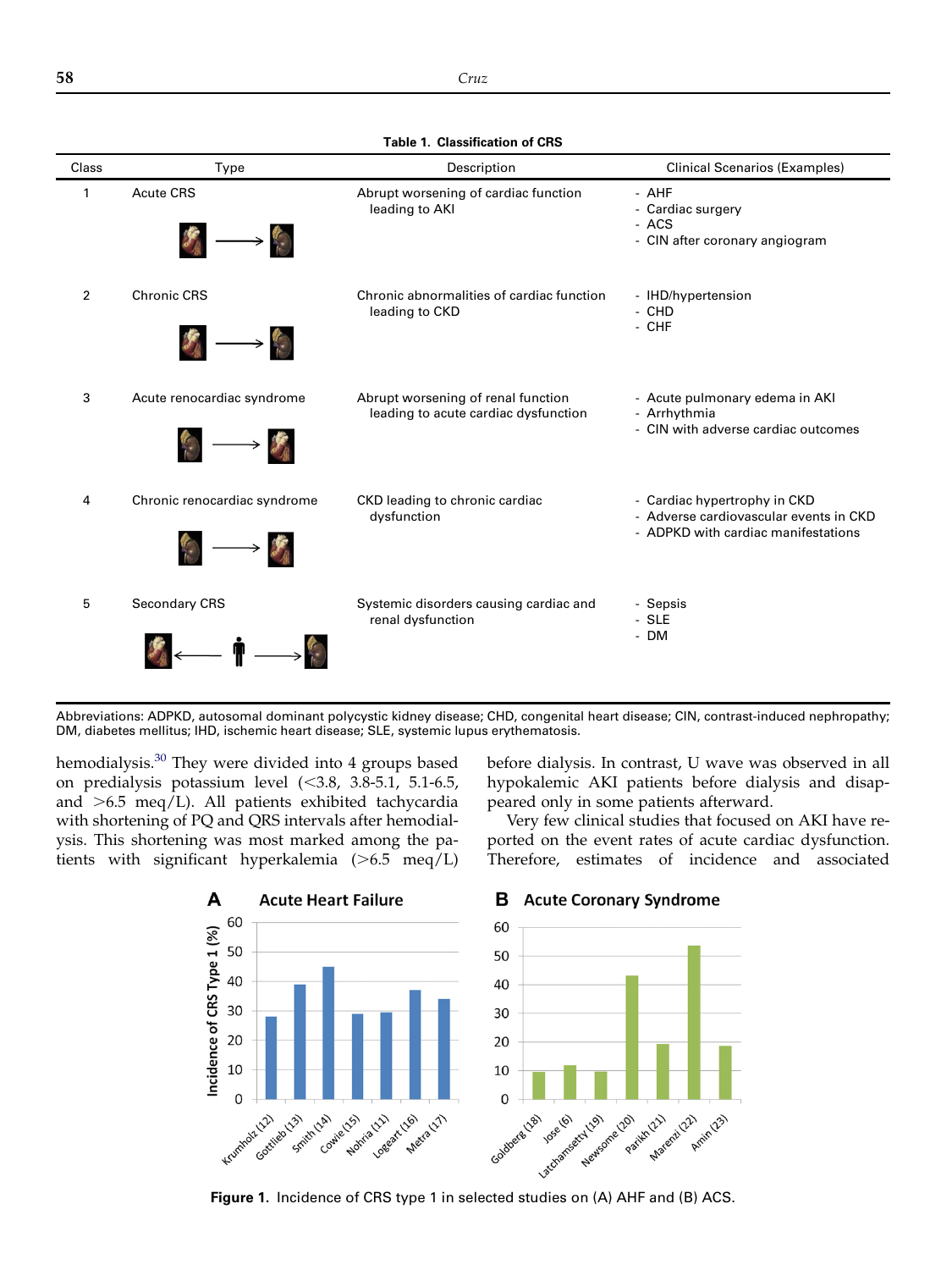

in AKI patients (B).<sup>31-32</sup>

outcomes of CRS type 3 are challenging. In a multicenter AKI cohort, the organ failures most commonly seen were respiratory, cardiovascular, and hepatic failure<sup>31</sup> (Fig 2A). The mortality of AKI patients in the ICU increased concomitantly with the number of other organ failures. These same authors reported the cause of death in 748 cases of AKI in 13 hospitals in Madrid over a 9-month period.<sup>[32](#page-8-0)</sup> Heart disease was the reported cause of death in 15% of AKI patients; the top causes were infection, shock, and respiratory disease (Fig 2B). With the lack of good quality data on this syndrome, it has been recommended to include cardiovascular events as outcomes in studies focused on AKI, to conduct primary investigations to characterize factors associated with susceptibility for acute cardiac dysfunction in AKI, and to determine whether these factors may be preventable and/or modifiable. $4$ 

## Pathophysiology

#### CRS Type 1

The presence of AHF may affect kidney function by several mechanisms including disturbed hemodynamics, presence of external factors, and immune-mediated processes.[33,34](#page-8-0)

At the onset of AHF, particularly with the presence of systolic dysfunction and decreased cardiac output, kidney arterial underfilling and increased venous congestion are expected complications leading to decreased glomerular filtration rate.<sup>[35](#page-8-0)</sup>

A lower kidney perfusion in the setting of AHF overactivates the renin-angiotensin-aldosterone system (RAAS), promoting water and sodium retention, which will contribute to systemic and kidney hypertension and consequently endothelial and glomerular injury. Additionally,

angiotensin II and aldosterone have profibrotic and proinflammatory properties that further contribute to kidney damage.

Some drugs commonly prescribed for the treatment of AHF can also contribute to development of AKI by disturbing systemic and kidney hemodynamics. Diuretics are recommended in AHF to control dyspnea and edema, but their use may be complicated by excessive intravascular volume depletion and further compromise kidney perfusion.<sup>36,37</sup> Diuretic resistance may also complicate the clinical picture of CRS type 1 by acutely or chronically increasing sodium retention.<sup>[38](#page-8-0)</sup> ACE inhibitors, angiotensin receptor blockers (ARBs), and aldosterone receptor antagonists are included in the protocols for the management of  $HF<sup>39</sup>$  because these drugs have been shown to significantly improve the survival of these patients in many randomized control trials.<sup>40-46</sup> However, they affect kidney hemodynamics, and their use must be carefully monitored to avoid AKI in decompensated patients.

Another important iatrogenic nephrotoxin in AHF and ACS is radiocontrast media for imaging procedures. Iodinated contrast agents induce intense and prolonged vasoconstriction at the corticomedullary junction of the kidney and directly impair the autoregulatory capacity of the kidney through a reduction in nitric oxide synthe-sis.<sup>[47,48](#page-8-0)</sup> These effects, coupled with direct tubular toxicity of iodinated radiocontrast, lead to overt acute tubular necrosis and CI-AKI.

Immune-mediated mechanisms have also been implicated in the development of CRS type 1.<sup>49,50</sup> Evidence has suggested that an increased number of proinflammatory cytokines, a higher rate of apoptosis, and monocyte reprogramming have a pathogenic role in AKI.<sup>[51-53](#page-8-0)</sup> It has been recently demonstrated that plasma-induced apoptosis, capsase-3 and 8 activities, and interleukin-6 levels were significantly higher in CRS type 1 patients when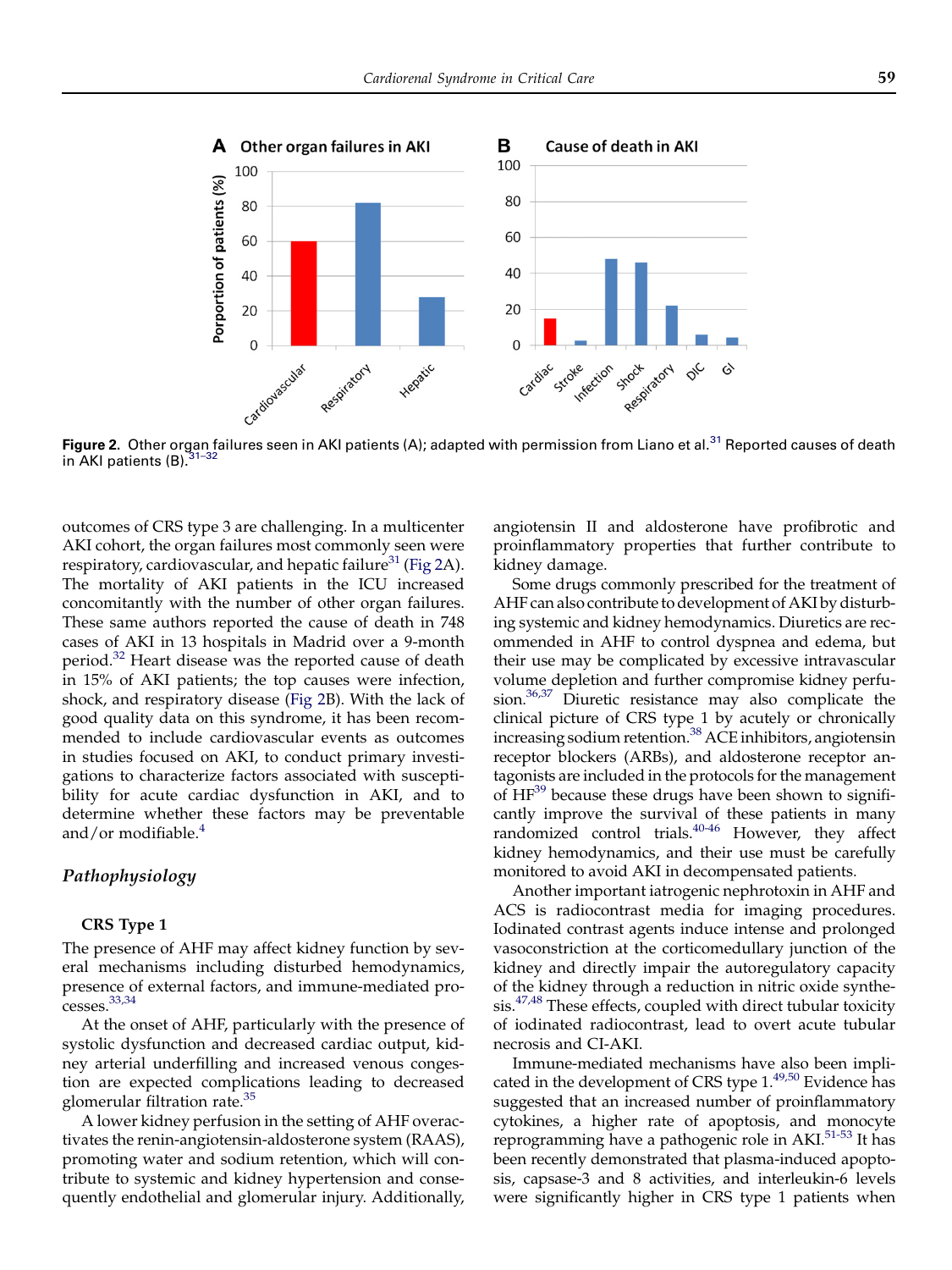compared with healthy controls and with patients with AHF but without kidney impairment.<sup>[54,55](#page-8-0)</sup> However, the specific role of these cytokines in the causation of AKI in the setting of AHF remains to be elucidated.

#### CRS Type 3

The mechanisms underlying CRS type 3 are not clearly understood, but two general categories of effects have been proposed: direct effects of AKI on the heart and effects of AKI on remote organ function with indirect ef-fects on the heart.<sup>[56](#page-9-0)</sup> AKI triggers activation of the innate and adaptive immune systems, and in animal models of bilateral kidney ischemia increased levels of tumor necrosis factor  $\alpha$  (TNF- $\alpha$ ), interleukin-1, and intracellular adhesion molecule-1 (ICAM-1) mRNA were found in the heart after 48 hours of AKI and were accompanied by evidence of cardiac cell apoptosis and functional changes on echocardiography.<sup>[57,58](#page-9-0)</sup>

Physiologic functions of the kidney are compromised during AKI, leading to dangerous complications that indirectly affect the heart, including fluid overload contributing to the development of edema, cardiac overload, hypertension, pulmonary edema, and myocardial dysfunction; hyperkalemia and other electrolyte imbalances that can be implicated in the development of arrhythmias; acidemia that disturbs myocyte metabolism and contributes to pulmonary vasoconstriction, increased afterload for the right ventricle, and has a negative inotropic effect; and accumulation of uremic toxins that de-press myocardial contraction.<sup>[56](#page-9-0)</sup> In addition, uremia is characterized by increased oxidative stress and inflam-mation that aggravates HF.<sup>[35](#page-8-0)</sup>

Furthermore, kidney and heart can activate RAAS and the sympathetic nervous system. These two systems interact and potentiate each other, contributing to perpetuate volume overload, increased sympathetic tonus, and angiotensin II release with the final deleterious effects on heart including myocyte apoptosis, hypertrophy, and focal necrosis.<sup>5</sup>

#### Prevention and Management

CRS is an end result of the interaction between complex pathogenic factors, and once the syndromes set in, they are difficult to abort and are often not reversible in many cases. Most importantly, they are associated with adverse outcomes, even if the AKI episode is transient. $16,19$  The pathophysiology of CRS also highlights the importance of limited organ reserve to recover from insults/injury due to the chronically damaged nature of the organs in the disease process. Thus, prevention of CRS is paramount in clinical practice with an aim to identify and avoid precipitating factors as well as to use measures to maintain optimal functioning of the diseased heart and kidney. This may involve multimodality and multidisciplinary preventive

strategies, working via diverse therapeutic targets. Apart from pharmacological measures, some nonpharmacological and general preventive measures have to be reinforced across the whole spectrum of CRS. These include weight monitoring and management, smoking cessation, exercise, diet and nutrition, and improving compliance to pharmacological treatment.

Although standard evidence-based guidelines currently exist for management of  $AHF^{60,61}$  $AHF^{60,61}$  $AHF^{60,61}$  and  $ACS^{62-64}$  $ACS^{62-64}$  $ACS^{62-64}$ and more recently for  $AKI<sub>10</sub>$  $AKI<sub>10</sub>$  $AKI<sub>10</sub>$  there are no clear recommendations for the management of CRS types 1 and 3.[65](#page-9-0) The multitude of pathophysiological interactions and their complexity render the management of CRS challenging. Only selected key aspects of kidney-related management will be reviewed here.

#### CRS Type 1

Improving the natural history of CHF and avoiding acute decompensation are the cornerstones of prevention in CRS type  $1^{66}$  Strategies for prevention in these patients should follow those recommended by the ACC/AHA for stage A and B HF.<sup>[67](#page-9-0)</sup> These include coronary artery disease risk factor modification and avoidance of medications that may precipitate salt and water retention, including nonsteroidal anti-inflammatory agents and thiozolidinediones. More importantly, use of RAAS antagonists and b-blockers (BBs) should be optimized appropriately. In patients with CKD, ''therapeutic nihilism'' should be avoided, and efforts must be made to cautiously introduce these cardioprotective agents, with the knowledge that close monitoring of kidney function will be needed.

Outpatient pharmacologic therapy of CHF needs to be individualized, reviewed frequently, and titrated against the patient's status regularly to avoid episodes of acute decompensation. In a recent meta-analysis of 14 trials involving 4264 patients, the use of remote telephone monitoring to ensure compliance and monitoring has shown to decrease hospitalization by 21% and all-cause mortal-ity by 20%.<sup>[68](#page-9-0)</sup> The use of biomarkers may further enhance telemedicine.<sup>[69](#page-9-0)</sup> In a proposed telemedicine algorithm, patients are monitored on an outpatient basis with regular weight monitoring. When patients report a weight gain of 3-5 lb with HF symptoms, diuretic dose is to be adjusted and optimized via telephone advice. In patients who report a weight gain of 3-5 lb but without any overt signs of HF, brain natriuretic peptide (NP) is measured. The diuretic dose is then titrated based on changes in NP levels from baseline to achieve avert further volume overload.

Another mainstay of prevention is to recognize patients at risk for CRS. Patients who develop CRS type 1 are generally older, have a history of previous hospitalizations for HF or myocardial infarction, and often have baseline kidney dysfunction and hypertension. Risk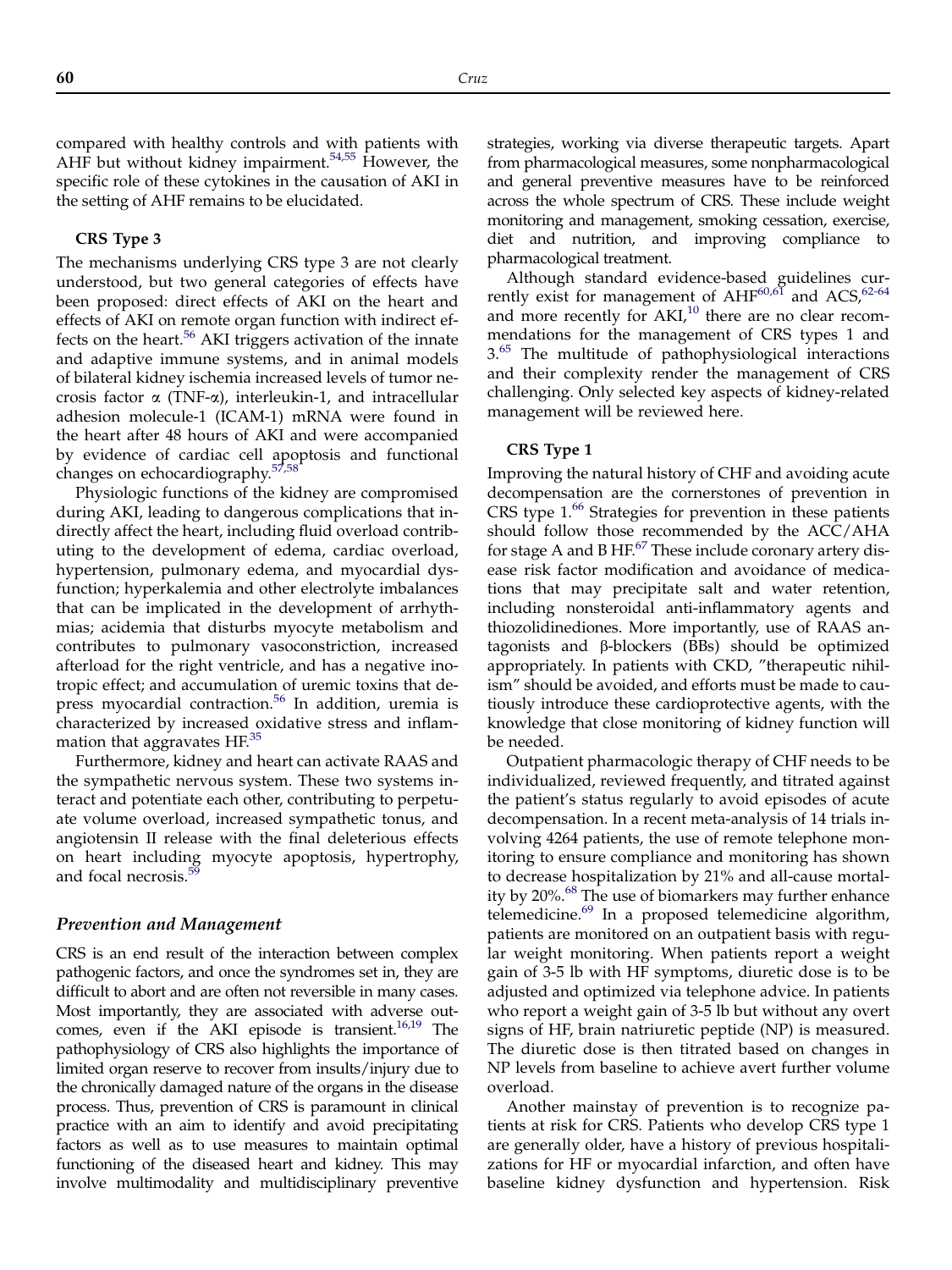| Table 2. Renoprotective Strategies in Patients at High-Risk for AKI or With AKI |
|---------------------------------------------------------------------------------|
|---------------------------------------------------------------------------------|

<span id="page-5-0"></span>

| General | Higher acuity monitoring (fluid balance, urine output, creatinine, blood pressure, cardiac function)                                           |
|---------|------------------------------------------------------------------------------------------------------------------------------------------------|
|         | Accurate evaluation of volume status (clinical and biomarker evaluation, bioimpedance analysis)                                                |
|         | Hold ACE inhibitors/ARB as appropriate                                                                                                         |
|         |                                                                                                                                                |
|         | Optimize volume status and perfusion pressure                                                                                                  |
|         | Adjust diuretic doses                                                                                                                          |
|         | Pharmacovigilance (drug monitoring/dosing, avoiding nephrotoxins, attention to drug interaction)                                               |
| AHF     | Initial use of vasodilators, including nitrates, hydralazine, and nesiritide (in AHF)                                                          |
| CI-AKI  | Consider alternative imaging methods to radiocontrast procedures                                                                               |
|         | Volume optimization with intravenous isotonic sodium chloride or sodium bicarbonate solutions prior<br>to contrast procedure                   |
|         | Minimize volume of radiocontrast media                                                                                                         |
|         |                                                                                                                                                |
|         | Iso- or low osmolar contrast media                                                                                                             |
|         | Consider oral N-acetylcysteine                                                                                                                 |
| ICU     | Use isotonic crystalloids rather than colloids as initial management for intravascular volume expansion<br>in the absence of hemorrhagic shock |
|         | Use of vasopressors in conjunction with fluids                                                                                                 |
|         | Protocol-based management of hemodynamic and oxygenation parameters                                                                            |
|         |                                                                                                                                                |

Adapted from References.[10,102](#page-7-0)

prediction scores for AKI have been published for  $AHF<sub>1</sub><sup>24</sup>$  $AHF<sub>1</sub><sup>24</sup>$  $AHF<sub>1</sub><sup>24</sup>$ for CI-AKI after percutaneous coronary intervention $70$ and after cardiac surgery, $71$  and in hospitalized patients, $72$ among others. Such scoring systems can be used to recognize preemptively the patients at a high intrinsic risk of developing acute kidney or cardiac complications. The use of biomarkers, such as the NPs, troponins, and novel kidney biomarkers may further enhance risk prediction, in addition to the clinical risk scores. These CRS biomarkers are extensively reviewed elsewhere.<sup>73</sup> Renoprotective measures can then be selectively instituted in high-risk patients with the aim of reducing the risk of acute CRS (Table 2).

In terms of management, diuretics have remained the cornerstone of treatment for AHF over the years and are used to treat signs and symptoms due to sodium and water retention.[36,37](#page-8-0) However, loop diuretics predispose patients to electrolyte imbalance and hypovolemia, which in turn lead to neurohormonal activation and AKI. Furthermore, it is well-known that diuretic braking phenomena exist and postdiuretic sodium retention may further decrease responsiveness to diuretics, especially among patients with CKD. Therefore, aggressive diuresis may be needed to achieve clinical goals but may lead to undesirable consequences.

The optimal regimen for diuretics remains unclear. Continuous intravenous infusion of diuretics has traditionally been considered more effective than bolus in severe AHF.<sup>[74,75](#page-9-0)</sup> However, in the recent DOSE-AHF randomized trial, there were no significant differences in patients' symptoms or in the change in kidney function when diuretic therapy was administered by bolus as compared with continuous infusion, or at a high dose (2.5 times the previous outpatient oral dose) as compared with a low dose (equivalent to the previous oral dose).<sup>[76](#page-9-0)</sup> The high-dose strategy was associated with greater diuresis and more favorable outcomes in some secondary measures but also with transient worsening of kidney function (23% vs 14% in low-dose,  $p = 0.04$ ). This is an important caveat. At least two studies, one in  $AHF^{16}$  $AHF^{16}$  $AHF^{16}$  and another in the ACS,<sup>[19](#page-8-0)</sup> have shown that the risk of poor outcome (death and rehospitalization) persisted regardless of whether CRS type 1 was transient or sustained. It is likewise important to note that patients with sCr greater than 3 mg/dL were excluded from this study. Such patients are more likely to need higher doses of furosemide and are more susceptible to develop CRS type 1 during hospitalization for AHF.

In addition to risk prediction, biomarkers can be used to monitor therapy and avoid overdiuresis. NP-guided therapy has been shown to be superior to symptomguided therapy alone during hospitalization for AHF.<sup>[69,77,78](#page-9-0)</sup> It has also been suggested that novel kidney biomarkers, such as neutrophil gelatinase- associated lipocalin and others, could potentially provide a biomarker ''warning'' that will trigger the physician to modify or suspend diuretic therapy and potentially avoid full-blown AKI, although this approach has not yet been studied in trials.<sup>[79](#page-9-0)</sup> Furthermore, bioelectrical impedance analysis is a reliable and simple method to as-sess fluid status and fluid distribution in HF patients.<sup>[80](#page-9-0)</sup> These methods provide more objective estimates of volume status in such patients. Used in conjunction with standard clinical assessment and biomarkers such as the NPs, bioimpedance analysis may be useful in guiding pharmacologic and ultrafiltration (UF) therapies and subsequently restoring such patients to a euvolemic or optivolemic state.[37,80](#page-8-0)

UF is a potentially attractive alternative to loop diuretics for the management of fluid overload in patients with AHF and worsening kidney function. The UN-LOAD trial, in which 200 patients were randomized to UF or intravenous diuretics, demonstrated that in AHF, UF safely produced greater weight and fluid removal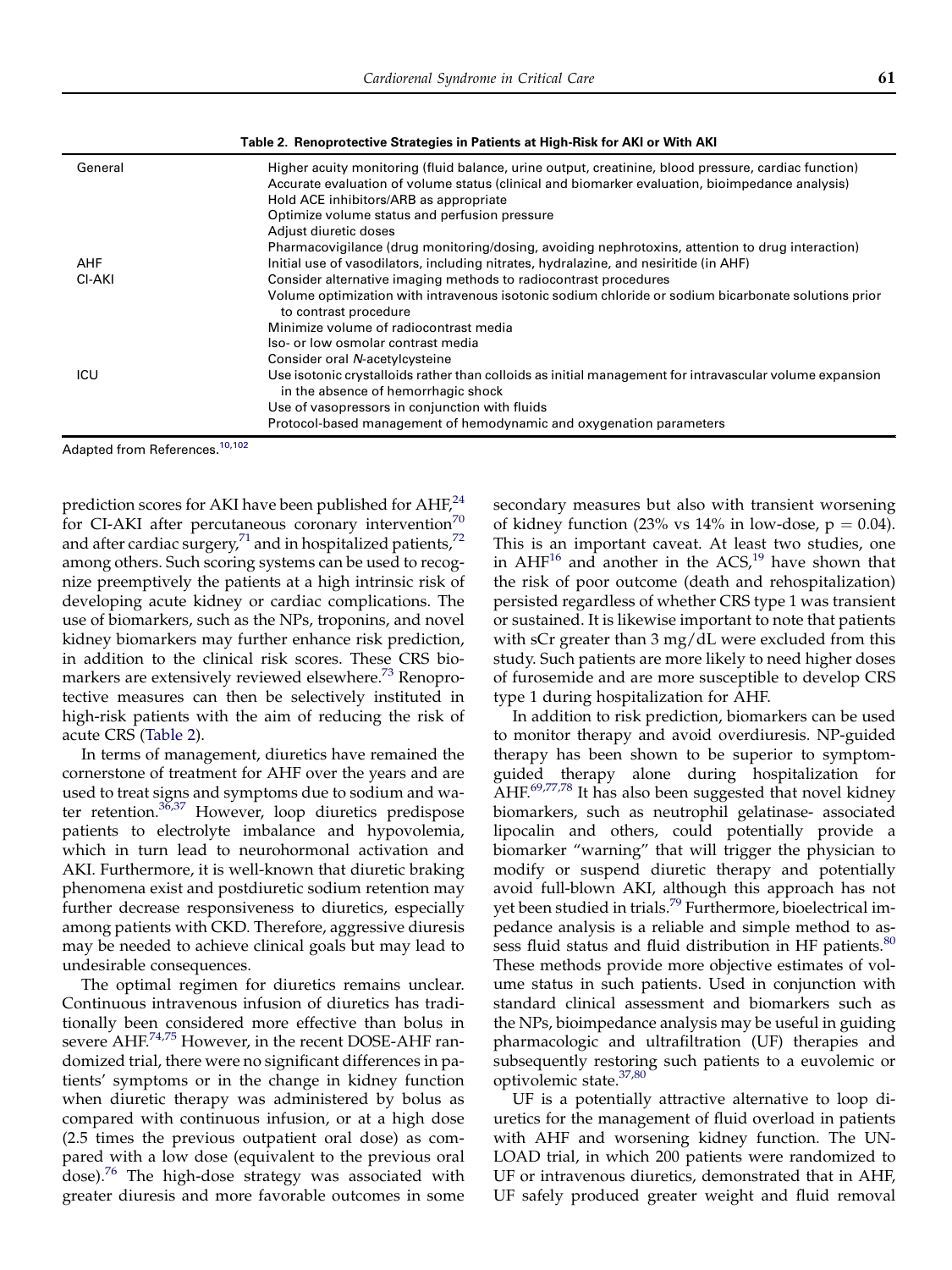<span id="page-6-0"></span>than intravenous diuretics, reduced 90-day resource utilization for HF, and was an effective alternative therapy. $81$ The role of UF as a rescue therapy in patients with AHF and CRS will be compared with stepped pharmacologic care in the ongoing CARRESS-HF trial (see addendum below).[82](#page-9-0)

The beneficial effects of ACE inhibitors, ARBs, aldosterone antagonists, and BBs in HF and ACS are well recognized.<sup>40,41,43,45,83–87</sup> However, the administration of BBs in patients with CRS type 1 merits great caution and generally should be avoided until the patients have been stabilized. This is because in such situations, maintenance of cardiac output is achieved via activation of the sympathetic nervous system and reflex tachycardia. Blunting of this compensatory response can thus precipitate cardiogenic shock.<sup>[88](#page-9-0)</sup> Furthermore, aldosterone antagonist therapy is associated with a small but significant risk of severe hyperkalemia. Careful monitoring is therefore essential, particularly in patients with CKD. Vasodilators including nitroglycerin, isosorbide dinitarte, nitroprusside, and hydralazine have been used in the management of CRS especially in situations in which ACE inhibitors/ARBs may be contraindicated.<sup>[89](#page-9-0)</sup> Evidence regarding the potential kidney-preserving effects of nesiritide is mixed, and it is not currently recom-mended for the prevention of AKI.<sup>[10](#page-7-0)</sup>

CRS Type 3

In an analogous manner, optimized management of CKD as per established guidelines<sup>[90](#page-9-0)</sup> and attention to potential AKI triggers are important in the prevention on CRS type 3. As noted above, appropriate renoprotective strategies specific for the clinical situation can be implemented in high-risk patients ([Table 2\)](#page-5-0). For example, an important factor contributing to kidney dysfunction in AHF and ACS is the administration of radiocontrast for imaging and procedures. Appropriate prophylaxis should be done to avoid CI-AKI.<sup>[10,91](#page-7-0)</sup> In critically ill patients and in patients who undergo high-risk surgery, protocol-based management of hemodynamic and oxygenation parame-ters are recommended for the prevention of AKI.[92,93](#page-10-0) These include the use of isotonic crystalloids rather than colloids as initial management for intravascular volume expansion in the absence of hemorrhagic shock and the appropriate use of vasopressors in conjunction with fluids.<sup>[10](#page-7-0)</sup> Several pharmacologic strategies have shown promise in animal and/or early clinical studies, including loop diuretics, mannitol, low-dose dopamine, fenoldopam, atrial NP, and recombinant human insulin-like growth factor-1. To date none have been shown to provide consistent benefit for the prevention or attenuation of AKI, and are currently not recommended by consensus AKI guidelines.<sup>[10,94](#page-7-0)</sup> Likewise, it is not recommended to select off-pump coronary artery bypass graft surgery for the sole purpose of reducing postoperative  $AKI<sup>10</sup>$  $AKI<sup>10</sup>$  $AKI<sup>10</sup>$ 

Although clinical models are in use for prediction of adverse cardiovascular outcomes after acute cardiac events (eg, after  $ACS^{95-97}$ ), there are currently no validated models for predicting the acute cardiac events themselves. In view of this knowledge gap, an important



Figure 3. Supportive management in patients with established AKI. Modified with permission from Chuasuwan and Kellum  $^{56}$  $^{56}$  $^{56}$ and the KDIGO group.<sup>[10](#page-7-0)</sup>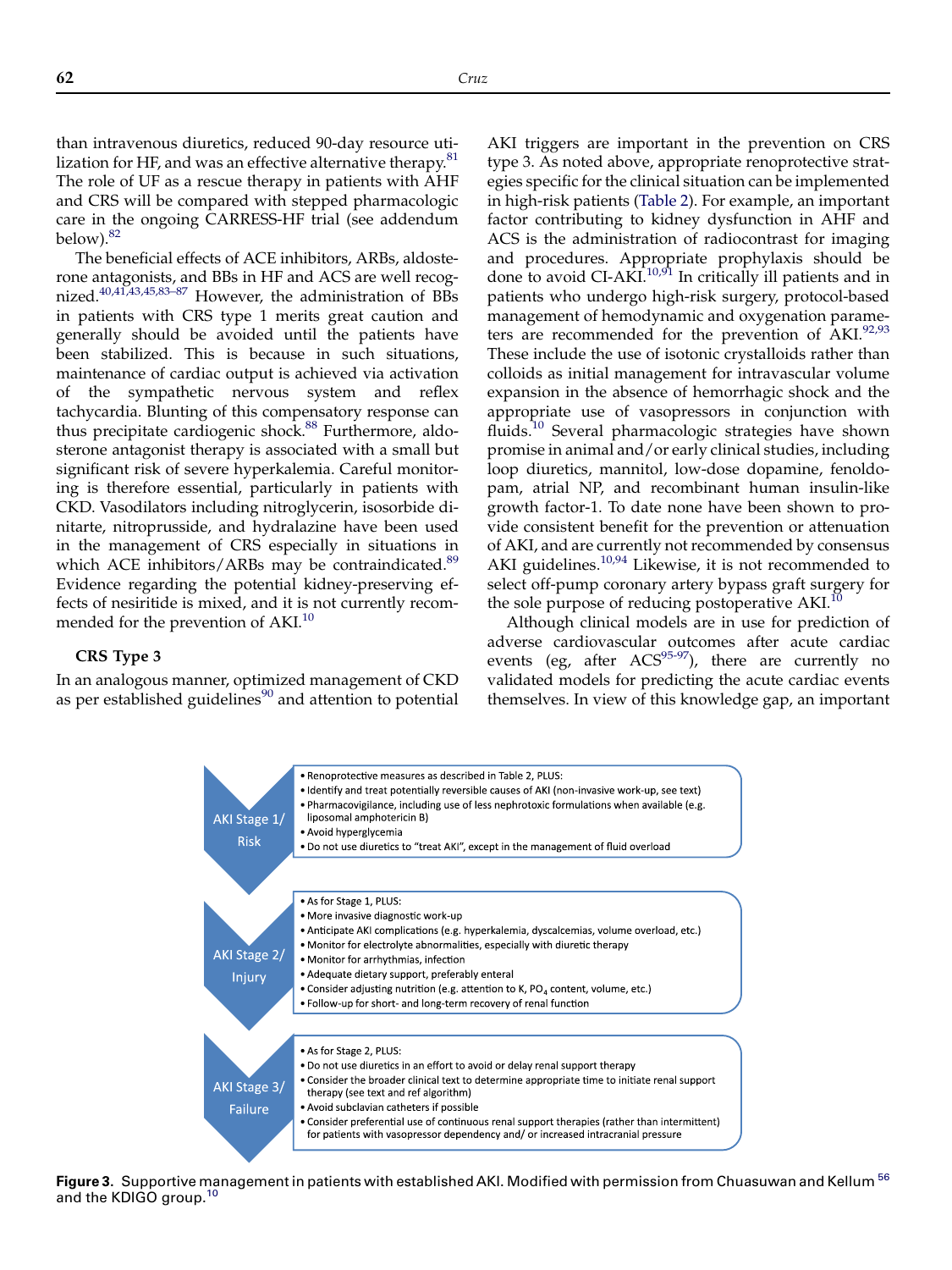<span id="page-7-0"></span>research agenda would be to include acute and chronic cardiovascular events as outcomes in studies focused on AKI and to develop such models for external validation.

In the patient who already has established AKI, stage-based management of CRS type 3 has been proposed.<sup>[56](#page-9-0)</sup> These are summarized in [Figure 3](#page-6-0). It is important to establish a diagnosis as soon as possible. Context-specific biomarkers (for example, brain NP and NT-pro-brain NP for HF; bilirubin and hepatic enzymes for hepatic failure; procalcitonin, endotoxin activity assay, and cultures for sepsis; and imaging and other studies [eg, urine sediment]) should be used to accurately establish the etiology of AKI. Moreover, it is important to search for reversible hemodynamic components and potential direct nephrotoxins. In milder stages of AKI (eg, AKIN Stage 1, RIFLE Risk), a noninvasive workup may be adequate. However, in more severe AKI, more invasive evaluation, including kidney biopsy, may be indicated. The previously described renoprotective measures [\(Table 2\)](#page-5-0) should continue to be implemented in the AKI patient. In a prospective controlled nonrandomized intervention study, these relatively simple measures, recommended during the course of a prompt one-time nephrology consult within 18 hours of fulfilling AKI criteria, was associated with a lower peak  $sCr.^{98}$  $sCr.^{98}$  $sCr.^{98}$  However, there were no cardiac endpoints described in this study. Electrolyte abnormalities, such as hypokalemia, hyopmagnesemia, and dysnatremias, are frequently encountered during diuretic therapy $36$  and should be closely monitored.

The most common pathophysiology of acute cardiac decompensation in AKI is sodium and water retention. Hence, in AKI, a prompt aggressive avoidance of hy-pervolemia may avoid cardiac decompensation.<sup>[99,100](#page-10-0)</sup> Moreover, uremic changes and acid-base and electrolyte abnormalities (such as metabolic acidosis) exhibit adverse consequences on cardiac contractility and its responsiveness to catecholamines. Electrolyte disturbances, such as hyperkalemia and hypokalemia, should be corrected to prevent arrhythmias with undesirable hemodynamic effects. Correction of the abnormal milieu in AKI with timely and appropriate interventions, including renal support therapy, may avert these complications.<sup>[101](#page-10-0)</sup>

## Conclusions

In summary, CRS is a complex and multidimensional entity that is commonly encountered in clinical practice but has a significant effect on morbidity and mortality. It is classified into five subtypes based on the primary organ dysfunction, whether heart ("cardiorenal" syndromes) or kidney (''renocardiac'' syndromes) and on whether the organ dysfunction is acute or chronic. Of particular interest to the critical care specialist are CRS type 1 (acute CRS) and type 3 (acute renocardiac syndrome). Both subtypes are encountered in high-acuity medical units; in particular, CRS type 1 is commonly seen in the coronary

care unit and cardiothoracic ICU. Preventive strategies in general for all patients with CKD and cardiac diseases, including HF and especially those in high-risk patients, will help decrease the incidence of acute deterioration of organ function. The management of these acute CRS subtypes is challenging because of the multitude and complexity of pathophysiological interactions between heart and kidney. Although standard evidence-based guidelines currently exist for management of AHF, ACS, and AKI, at present there are no clear recommendations for the management of CRS types 1 and 3.

Addendum: The CARRESS-HF study has been pub-lished.<sup>[103](#page-10-0)</sup> The use of a stepped pharmacologic-therapy algorithm was superior to a strategy of ultrafiltration for the preservation of renal function at 96 hours, with a similar amount of weight loss with the two approaches. Ultrafiltration was associated with a higher rate of adverse events.

## References

- 1. Ledoux P. Cardiorenal syndrome. Avenir Med. 1951;48:149-153.
- 2. Molls RR, Rabb H. Limiting deleterious cross-talk between failing organs. Crit Care Med. 2004;32:2358-2359.
- 3. Ronco C, McCullough P, Anker SD, et al. Cardio-renal syndromes: Report from the consensus conference of the Acute Dialysis Quality Initiative. Eur Heart J. 2010;31:703-711.
- 4. Bagshaw SM, Cruz DN, Aspromonte N, et al. Epidemiology of cardio-renal syndromes: Workgroup statements from the 7th ADQI Consensus Conference. Nephrol Dial Transplant. 2010;25: 1406-1416.
- 5. Cruz DN, Bagshaw SM. Heart-kidney interaction: Epidemiology of cardiorenal syndromes. Int J Nephrol. 2010;2011:351291.
- 6. Jose P, Skali H, Anavekar N, et al. Increase in creatinine and cardiovascular risk in patients with systolic dysfunction after myocardial infarction. J Am Soc Nephrol. 2006;17:2886-2891.
- 7. de Silva R, Nikitin NP, Witte KK, et al. Incidence of renal dysfunction over 6 months in patients with chronic heart failure due to left ventricular systolic dysfunction: Contributing factors and relationship to prognosis. Eur Heart J. 2006;27:569-581.
- 8. Bellomo R, Ronco C, Kellum JA, Mehta RL, Palevsky P. Acute renal failure—Definition, outcome measures, animal models, fluid therapy and information technology needs: The Second International Consensus Conference of the Acute Dialysis Quality Initiative (ADQI) Group. Crit Care. 2004;8:R204-R212.
- 9. Mehta RL, Kellum JA, Shah SV, et al. Acute Kidney Injury Network: report of an initiative to improve outcomes in acute kidney injury. Crit Care. 2007;11:R31.
- 10. KDIGO Group. KDIGO Clinical Practice Guideline for Acute Kidney Injury. Kidney Int Suppl. 2012;2:1-115.
- 11. Nohria A, Hasselblad V, Stebbins A, et al. Cardiorenal interactions: Insights from the ESCAPE trial. J Am Coll Cardiol. 2008;51:1268- 1274.
- 12. Krumholz HM, Chen YT, Vaccarino V, et al. Correlates and impact on outcomes of worsening renal function in patients  $>$  or  $=$  65 years of age with heart failure. Am J Cardiol. 2000;85:1110-1113.
- 13. Gottlieb SS, Abraham W, Butler J, et al. The prognostic importance of different definitions of worsening renal function in congestive heart failure. J Card Fail. 2002;8:136-141.
- 14. Smith GL, Vaccarino V, Kosiborod M, et al. Worsening renal function: What is a clinically meaningful change in creatinine during hospitalization with heart failure? J Card Fail. 2003;9:13-25.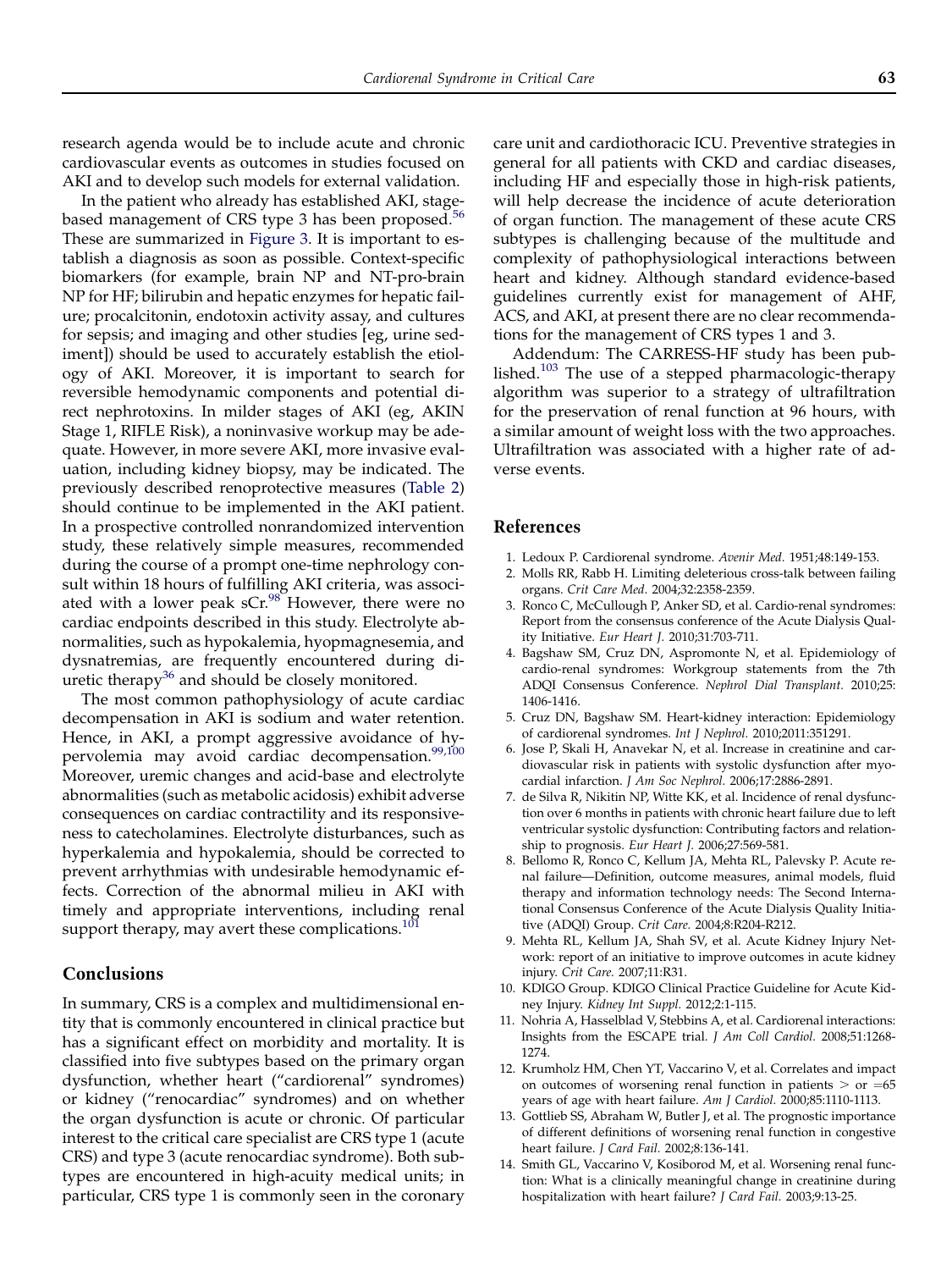- <span id="page-8-0"></span>15. Cowie MR, Komajda M, Murray-Thomas T, Underwood J, Ticho B. Prevalence and impact of worsening renal function in patients hospitalized with decompensated heart failure: Results of the prospective outcomes study in heart failure (POSH). Eur Heart J. 2006;27:1216-1222.
- 16. Logeart D, Tabet JY, Hittinger L, et al. Transient worsening of renal function during hospitalization for acute heart failure alters outcome. Int J Cardiol. 2008;127:228-232.
- 17. Metra M, Nodari S, Parrinello G, et al. Worsening renal function in patients hospitalised for acute heart failure: Clinical implications and prognostic significance. Eur J Heart Fail. 2008;10: 188-195.
- 18. Goldberg A, Hammerman H, Petcherski S, et al. Inhospital and 1 year mortality of patients who develop worsening renal function following acute ST-elevation myocardial infarction. Am Heart J. 2005;150:330-337.
- 19. Latchamsetty R, Fang J, Kline-Rogers E, et al. Prognostic value of transient and sustained increase in in-hospital creatinine on outcomes of patients admitted with acute coronary syndrome. Am J Cardiol. 2007;99:939-942.
- 20. Newsome BB, Warnock DG, McClellan WM, et al. Long-term risk of mortality and end-stage renal disease among the elderly after small increases in serum creatinine level during hospitalization for acute myocardial infarction. Arch Intern Med. 2008;168: 609-616.
- 21. Parikh CR, Coca SG, Wang Y, Masoudi FA, Krumholz HM. Longterm prognosis of acute kidney injury after acute myocardial infarction. Arch Intern Med. 2008;168:987-995.
- 22. Marenzi G, Assanelli E, Campodonico J, et al. Acute kidney injury in ST-segment elevation acute myocardial infarction complicated by cardiogenic shock at admission. Crit Care Med. 2010;38:438-444.
- 23. Amin AP, Spertus JA, Reid KJ, et al. The prognostic importance of worsening renal function during an acute myocardial infarction on long-term mortality. Am Heart J. 2010;160:1065-1071.
- 24. Forman DE, Butler J, Wang Y, et al. Incidence, predictors at admission, and impact of worsening renal function among patients hospitalized with heart failure. J Am Coll Cardiol. 2004;43:61-67.
- 25. Killip T III, Kimball JT. Treatment of myocardial infarction in a coronary care unit. A two year experience with 250 patients. Am J Cardiol. 1967;20:457-464.
- 26. Butler J, Forman DE, Abraham WT, et al. Relationship between heart failure treatment and development of worsening renal function among hospitalized patients. Am Heart J. 2004;147: 331-338.
- 27. Laskey WK, Jenkins C, Selzer F, et al. Volume-to-creatinine clearance ratio: A pharmacokinetically based risk factor for prediction of early creatinine increase after percutaneous coronary intervention. J Am Coll Cardiol. 2007;50:584-590.
- 28. Damman K, Navis G, Voors AA, et al. Worsening renal function and prognosis in heart failure: Systematic review and meta-analysis. J Card Fail. 2007;13:599-608.
- 29. Krotkiewski A, Sicinski A. Effect of electrolyte disorders on the ECG curve and so-called PAP (positive after-potential) in renal insufficiency. Pol Arch Med Wewn. 1961;31:829-836.
- 30. Kechker MI, Kulakov GP, Seisembekov TZ. ECG changes in patients with acute renal insufficiency under hemodialysis treatment. Kardiologiia. 1971;11:66-70.
- 31. Liano F, Junco E, Pascual J, Madero R, Verde E. The spectrum of acute renal failure in the intensive care unit compared with that seen in other settings. The Madrid Acute Renal Failure Study Group. Kidney Int Suppl. 1998;66:S16-S24.
- 32. Liano F, Pascual J. Epidemiology of acute renal failure: A prospective, multicenter, community-based study. Madrid Acute Renal Failure Study Group. Kidney Int. 1996;50:811-818.
- 33. Ronco C, Haapio M, House AA, Anavekar N, Bellomo R. Cardiorenal syndrome. J Am Coll Cardiol. 2008;52:1527-1539.
- 34. Liang KV, Williams AW, Greene EL, Redfield MM. Acute decompensated heart failure and the cardiorenal syndrome. Crit Care Med. 2008;36:S75-S88.
- 35. Bongartz LG, Cramer MJ, Doevendans PA, Joles JA, Braam B. The severe cardiorenal syndrome: 'Guyton revisited'. Eur Heart J. 2005; 26:11-17.
- 36. Aspromonte N, Cruz DN, Valle R, et al. Metabolic and toxicological considerations for diuretic therapy in patients with acute heart failure. Expert Opin Drug Metab Toxicol. 2011;7:1049-1063.
- 37. Aspromonte N, Cruz DN, Valle R, Ronco C. Management and monitoring of haemodynamic complications in acute heart failure. Heart Fail Rev. 2011;16:575-581.
- 38. Ellison DH. Diuretic therapy and resistance in congestive heart failure. Cardiology. 2001;96:132-143.
- 39. McMurray JJ, Adamopoulos S, Anker SD, et al. ESC Guidelines for the diagnosis and treatment of acute and chronic heart failure 2012: The Task Force for the Diagnosis and Treatment of Acute and Chronic Heart Failure 2012 of the European Society of Cardiology. Developed in collaboration with the Heart Failure Association (HFA) of the ESC. Eur Heart J. 2012;33:1787-1847.
- 40. Effects of enalapril on mortality in severe congestive heart failure. Results of the Cooperative North Scandinavian Enalapril Survival Study (CONSENSUS). The CONSENSUS Trial Study Group. N Engl J Med. 1987;316:1429-1435.
- 41. Effect of enalapril on survival in patients with reduced left ventricular ejection fractions and congestive heart failure. The SOLVD Investigators. N Engl J Med. 1991;325:293-302.
- 42. Packer M, Poole-Wilson PA, Armstrong PW, et al. Comparative effects of low and high doses of the angiotensin-converting enzyme inhibitor, lisinopril, on morbidity and mortality in chronic heart failure. ATLAS Study Group. Circulation. 1999;100:2312-2318.
- 43. Pitt B, Zannad F, Remme WJ, et al. The effect of spironolactone on morbidity and mortality in patients with severe heart failure. Randomized Aldactone Evaluation Study Investigators. N Engl J Med. 1999;341:709-717.
- 44. Zannad F, McMurray JJ, Krum H, et al. Eplerenone in patients with systolic heart failure and mild symptoms. N Engl J Med. 2011;364:11-21.
- 45. Cohn JN, Tognoni G. A randomized trial of the angiotensinreceptor blocker valsartan in chronic heart failure. N Engl J Med. 2001;345:1667-1675.
- 46. McMurray JJ, Ostergren J, Swedberg K, et al. Effects of candesartan in patients with chronic heart failure and reduced left-ventricular systolic function taking angiotensin-converting-enzyme inhibitors: The CHARM-Added trial. Lancet. 2003;362:767-771.
- 47. Tumlin J, Stacul F, Adam A, et al. Pathophysiology of contrastinduced nephropathy. Am J Cardiol. 2006;98:14K-20K.
- 48. McCullough PA. Contrast-induced acute kidney injury. J Am Coll Cardiol. 2008;51:1419-1428.
- 49. Rabb H. Immune modulation of acute kidney injury. J Am Soc Nephrol. 2006;17:604-606.
- 50. Burne-Taney MJ, Rabb H. The role of adhesion molecules and T cells in ischemic renal injury. Curr Opin Nephrol Hypertens. 2003;12:85-90.
- 51. Lee DW, Faubel S, Edelstein CL. Cytokines in acute kidney injury (AKI). Clin Nephrol. 2011;76:165-173.
- 52. Havasi A, Borkan SC. Apoptosis and acute kidney injury. Kidney Int. 2011;80:29-40.
- 53. Silva S, de Cal M, Cruz D, et al. Oxidative stress and 'monocyte reprogramming' in septic patients with acute kidney injury requiring CRRT. Blood Purif. 2008;26:188-192.
- 54. Virzi GM, Torregrossa R, Cruz DN, et al. Cardiorenal syndrome type 1 may be immunologically mediated: A pilot evaluation of monocyte apoptosis. Cardiorenal Med. 2012;2:33-42.
- 55. Virzi G, Cruz DN, Bolin C, et al. Immunomediated mechanisms of organ damage in cardiorenal syndrome type 1. Eur Nephrol. 2012;6:25-29.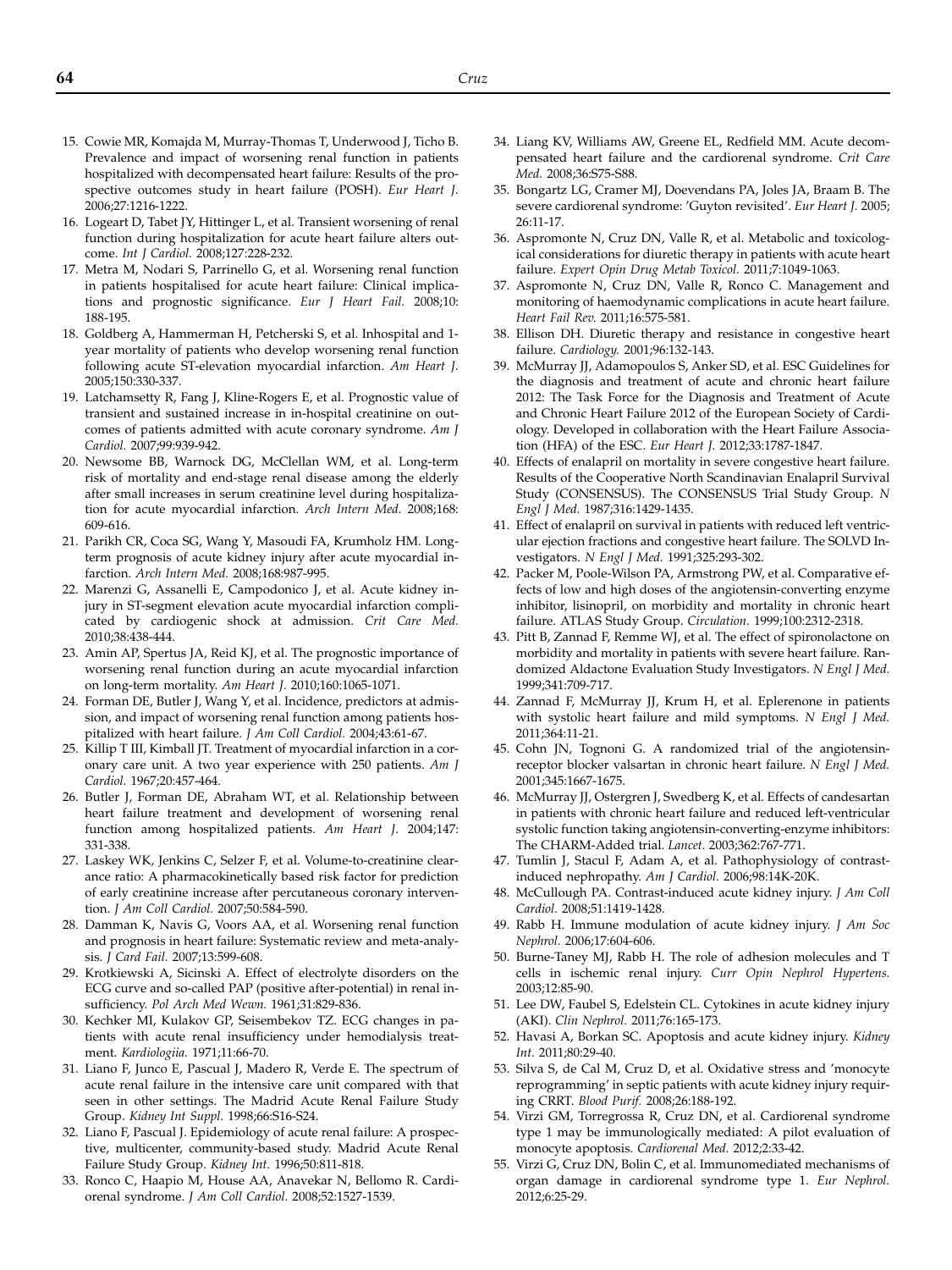- <span id="page-9-0"></span>56. Chuasuwan A, Kellum JA. Cardio-renal syndrome type 3: Epidemiology, pathophysiology, and treatment. Semin Nephrol. 2012;32: 31-39.
- 57. Kelly KJ. Distant effects of experimental renal ischemia/reperfusion injury. J Am Soc Nephrol. 2003;14:1549-1558.
- 58. Kinsey GR, Li L, Okusa MD. Inflammation in acute kidney injury. Nephron Exp Nephrol. 2008;109:e102-e107.
- 59. Jackson G, Gibbs CR, Davies MK, Lip GY. ABC of heart failure. Pathophysiol BMJ. 2000;320:167-170.
- 60. McMurray JJ, Adamopoulos S, Anker SD, et al. ESC guidelines for the diagnosis and treatment of acute and chronic heart failure 2012: The Task Force for the Diagnosis and Treatment of Acute and Chronic Heart Failure 2012 of the European Society of Cardiology. Developed in collaboration with the Heart Failure Association (HFA) of the ESC. Eur J Heart Fail. 2012;14:803-869.
- 61. Jessup M, Abraham WT, Casey DE, et al. 2009 focused update: ACCF/AHA Guidelines for the Diagnosis and Management of Heart Failure in Adults: A report of the American College of Cardiology Foundation/American Heart Association Task Force on Practice Guidelines. Developed in collaboration with the International Society for Heart and Lung Transplantation. Circulation. 2009;119:1977-2016.
- 62. Hamm CW, Bassand JP, Agewall S, et al. ESC guidelines for the management of acute coronary syndromes in patients presenting without persistent ST-segment elevation: The Task Force for the Management of Acute Coronary Syndromes (ACS) in Patients Presenting without Persistent ST-Segment Elevation of the European Society of Cardiology (ESC). Eur Heart J. 2011;32:2999-3054.
- 63. Jneid H, Anderson JL, Wright RS, et al. 2012 ACCF/AHA focused update of the guideline for the management of patients with unstable angina/non-ST-elevation myocardial infarction (updating the 2007 guideline and replacing the 2011 focused update): A report of the American College of Cardiology Foundation/American Heart Association Task Force on Practice Guidelines. J Am Coll Cardiol. 2012;60:645-681.
- 64. Steg PG, James SK, Atar D, et al. ESC guidelines for the management of acute myocardial infarction in patients presenting with ST-segment elevation: The Task Force on the Management of ST-Segment Elevation Acute Myocardial Infarction of the European Society of Cardiology (ESC). Eur Heart J. 2012;33:2569-2619.
- 65. Davenport A, Anker SD, Mebazaa A, et al. ADQI 7: The clinical management of the Cardio-Renal syndromes: Work group statements from the 7th ADQI Consensus Conference. Nephrol Dial Transpl. 2010;25:2077-2089.
- 66. McCullough PA, Haapio M, Mankad S, et al. Prevention of cardiorenal syndromes: Work group statements from the 7th ADQI Consensus Conference. Nephrol Dial Transpl. 2010;25:1777-1784.
- 67. Hunt SA. ACC/AHA 2005 guideline update for the diagnosis and management of chronic heart failure in the adult: A report of the American College of Cardiology/American Heart Association Task Force on Practice Guidelines (Writing Committee to Update the 2001 Guidelines for the Evaluation and Management of Heart Failure). J Am Coll Cardiol. 2005;46:e1-e82.
- 68. Clark RA, Inglis SC, McAlister FA, Cleland JG, Stewart S. Telemonitoring or structured telephone support programmes for patients with chronic heart failure: Systematic review and meta-analysis. BMJ. 2007;334:942.
- 69. Maisel A, Mueller C, Adams K, et al. State of the art: Using natriuretic peptide levels in clinical practice. Eur J Heart Fail. 2008;10: 824-839.
- 70. Mehran R, Aymong ED, Nikolsky E, et al. A simple risk score for prediction of contrast-induced nephropathy after percutaneous coronary intervention: Development and initial validation. J Am Coll Cardiol. 2004;44:1393-1399.
- 71. Thakar CV, Arrigain S, Worley S, Yared JP, Paganini EP. A clinical score to predict acute renal failure after cardiac surgery. J Am Soc Nephrol. 2005;16:162-168.
- 72. Drawz PE, Miller RT, Sehgal AR. Predicting hospital-acquired acute kidney injury—A case-controlled study. Ren Fail. 2008;30: 848-855.
- 73. Cruz DN, Fard A, Clementi A, Ronco C, Maisel A. Role of biomarkers in the diagnosis and management of cardio-renal syndromes. Semin Nephrol. 2012;32:79-92.
- 74. Howard PA, Dunn MI. Aggressive diuresis for severe heart failure in the elderly. Chest. 2001;119:807-810.
- 75. Salvador DR, Rey NR, Ramos GC, Punzalan FE. Continuous infusion versus bolus injection of loop diuretics in congestive heart failure. Cochrane Database Syst Rev. 2005;3:CD003178.
- 76. Felker GM, Lee KL, Bull DA, et al. Diuretic strategies in patients with acute decompensated heart failure. N Engl J Med. 2011;364: 797-805.
- 77. Valle R, Aspromonte N, Giovinazzo P, et al. B-type natriuretic peptide-guided treatment for predicting outcome in patients hospitalized in sub-intensive care unit with acute heart failure. J Card Fail. 2008;14:219-224.
- 78. Valle R, Aspromonte N, Carbonieri E, et al. BNP-guided therapy optimizes the timing of discharge and the medium term risk stratification in patients admitted for congestive heart failure. Monaldi Arch Chest Dis. 2007;68:154-164.
- 79. Ronco C, Cruz DN, Noland BW. Neutrophil gelatinase-associated lipocalin curve and neutrophil gelatinase-associated lipocalin extended-range assay: A new biomarker approach in the early diagnosis of acute kidney injury and cardio-renal syndrome. Semin Nephrol. 2012;32:121-128.
- 80. Aspromonte N, Cruz DN, Ronco C, Valle R. Role of bioimpedance vectorial analysis in cardio-renal syndromes. Semin Nephrol. 2012; 32:93-99.
- 81. Costanzo MR, Guglin ME, Saltzberg MT, et al. Ultrafiltration versus intravenous diuretics for patients hospitalized for acute decompensated heart failure. J Am Coll Cardiol. 2007;49:675-683.
- 82. Bart BA, Goldsmith SR, Lee KL, et al. Cardiorenal rescue study in acute decompensated heart failure: rationale and design of CARRESS-HF, for the Heart Failure Clinical Research Network. J Card Fail. 2012;18:176-182.
- 83. Weir RA, McMurray JJ, Puu M, et al. Efficacy and tolerability of adding an angiotensin receptor blocker in patients with heart failure already receiving an angiotensin-converting inhibitor plus aldosterone antagonist, with or without a beta blocker. Findings from the Candesartan in Heart failure: Assessment of Reduction in Mortality and morbidity (CHARM)-Added trial. Eur J Heart Fail. 2008;10:157-163.
- 84. Pfeffer MA, Braunwald E, Moye LA, et al. Effect of captopril on mortality and morbidity in patients with left ventricular dysfunction after myocardial infarction. Results of the survival and ventricular enlargement trial. The SAVE Investigators. N Engl J Med. 1992;327:669-677.
- 85. Packer M, Coats AJ, Fowler MB, et al. Effect of carvedilol on survival in severe chronic heart failure. N Engl J Med. 2001;344:1651- 1658.
- 86. Effect of metoprolol CR/XL in chronic heart failure: Metoprolol CR/XL Randomised Intervention Trial in Congestive Heart Failure (MERIT-HF). Lancet. 1999;353:2001-2007.
- 87. Gensch C, Hoppe U, Bohm M, Laufs U. Late-breaking clinical trials presented at the American Heart Association Congress in Chicago 2010. Clin Res Cardiol. 2011;100:1-9.
- 88. Chen ZM, Pan HC, Chen YP, et al. Early intravenous then oral metoprolol in 45,852 patients with acute myocardial infarction: Randomised placebo-controlled trial. Lancet. 2005;366:1622-1632.
- 89. Taylor AL, Ziesche S, Yancy C, et al. Combination of isosorbide dinitrate and hydralazine in blacks with heart failure. N Engl J Med. 2004;351:2049-2057.
- 90. KDOQI Clinical Practice Guidelines and Clinical Practice Recommendations for Diabetes and Chronic Kidney Disease. Am J Kidney Dis. 2007;49:S12-S154.